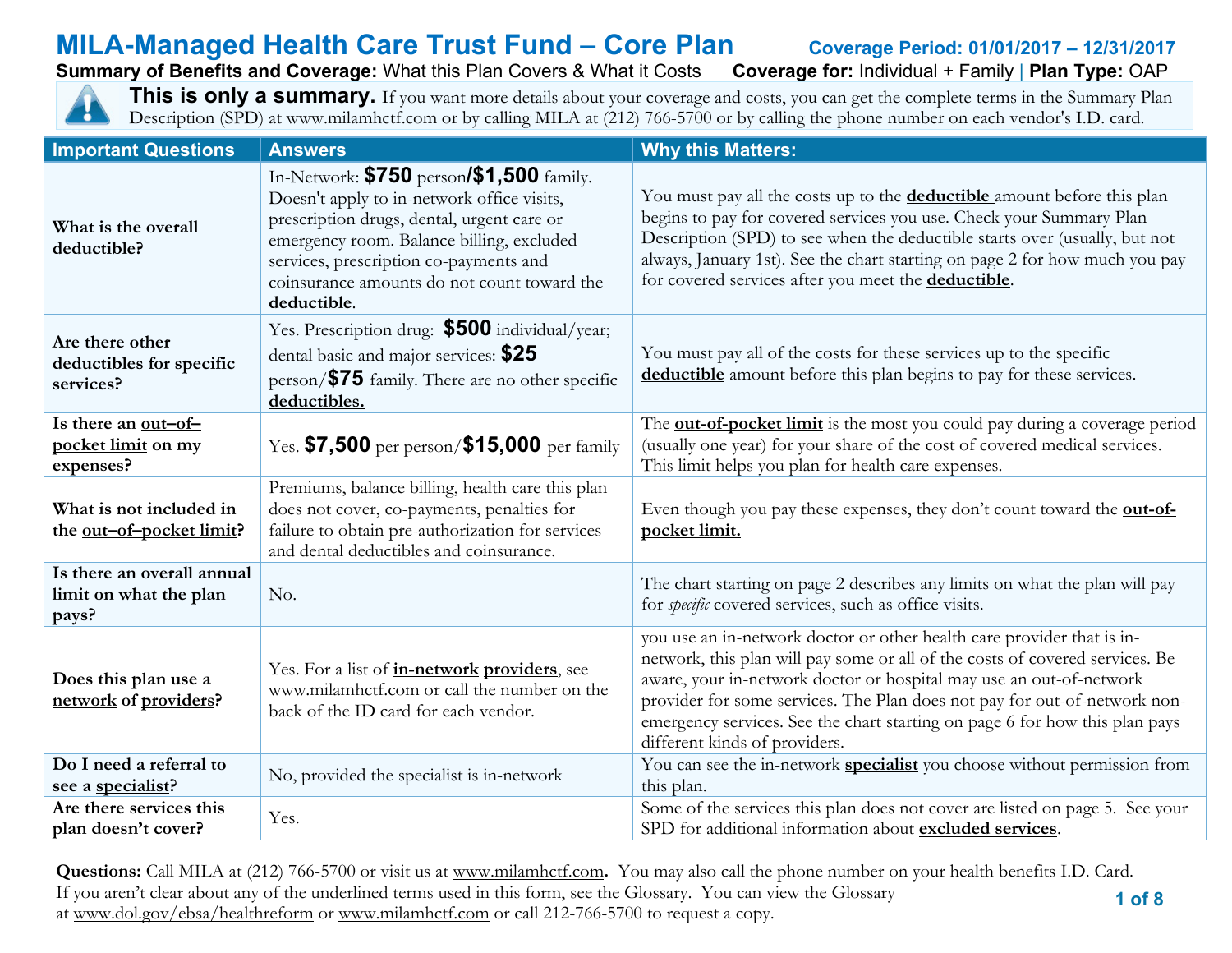## **MILA-Managed Health Care Trust Fund – Core Plan Coverage Period: 01/01/2017 – 12/31/2017 Summary of Benefits and Coverage:** What this Plan Covers & What it Costs **Coverage for:** Individual + Family | **Plan Type:** OAP

• **Copayments** are fixed dollar amounts (for example, \$35) you pay for covered health care, usually when you receive the service. A

- **Coinsurance** is *your* share of the costs of a covered service, calculated as a percent of the **allowed amount** for the service. For example, if the plan's **allowed amount** for an overnight hospital stay is \$1,000, your **coinsurance** payment of 40% would be \$400. This may change if you haven't met your **deductible**.
	- The amount the plan pays for covered services is based on the **allowed amount**. If an out-of-network **provider** charges more than the **allowed amount**, you may have to pay the difference. For example, if an out-of-network hospital charges \$1,500 for an overnight stay and the **allowed amount** is \$1,000, you may have to pay the \$500 difference. (This is called **balance billing**.)
	- This plan may encourage you to use In Network **providers** by charging you lower **deductibles**, **copayments** and **coinsurance** amounts.

| <b>Common</b><br><b>Medical Event</b>                        | <b>Services You May</b><br><b>Need</b>              | <b>Your Cost If You</b><br><b>Use an In-Network</b><br><b>Provider</b>                        | <b>Your Cost If You Use</b><br>an Out-of-Network<br><b>Provider</b> | <b>Limitations &amp; Exceptions</b>                                                                                                                                              |  |
|--------------------------------------------------------------|-----------------------------------------------------|-----------------------------------------------------------------------------------------------|---------------------------------------------------------------------|----------------------------------------------------------------------------------------------------------------------------------------------------------------------------------|--|
| If you visit a health<br>care provider's office<br>or clinic | Primary care visit to<br>treat an injury or illness | \$35 copay/visit                                                                              | Not covered                                                         | OB/GYN is covered as specialist for illness-                                                                                                                                     |  |
|                                                              | Specialist visit                                    | $$50$ copay/visit                                                                             | Not covered                                                         | related care.                                                                                                                                                                    |  |
|                                                              | Other practitioner office<br>visit                  | \$50 copay/visit for<br>chiropractic and<br>acupuncture                                       | Not covered                                                         | Chiropractic is available in-network only and is<br>limited to 60 visits per year. Acupuncture is<br>available in-network only and limited to \$80<br>maximum benefit per visit. |  |
|                                                              | Preventive<br>care/screening/<br>immunization       | PCP - $$35$ copay/visit;<br>Specialist - \$50<br>copay/visit;<br>Immunizations - No<br>charge | Not covered                                                         | Age and frequency limits apply.                                                                                                                                                  |  |
| If you have a test                                           | Diagnostic test (x-ray,<br>blood work)              | 40% coinsurance after<br>deductible                                                           | Not covered                                                         | No additional charge after office visit copay if<br>part of visit.                                                                                                               |  |
|                                                              | Imaging (CT/PET<br>scans, MRIs)                     | $40\%$ coinsurance after<br>deductible                                                        | Not covered                                                         | Failure to obtain pre-authorization will result in<br>20% reduction in benefits. No additional charge<br>after office visit copay if part of visit.                              |  |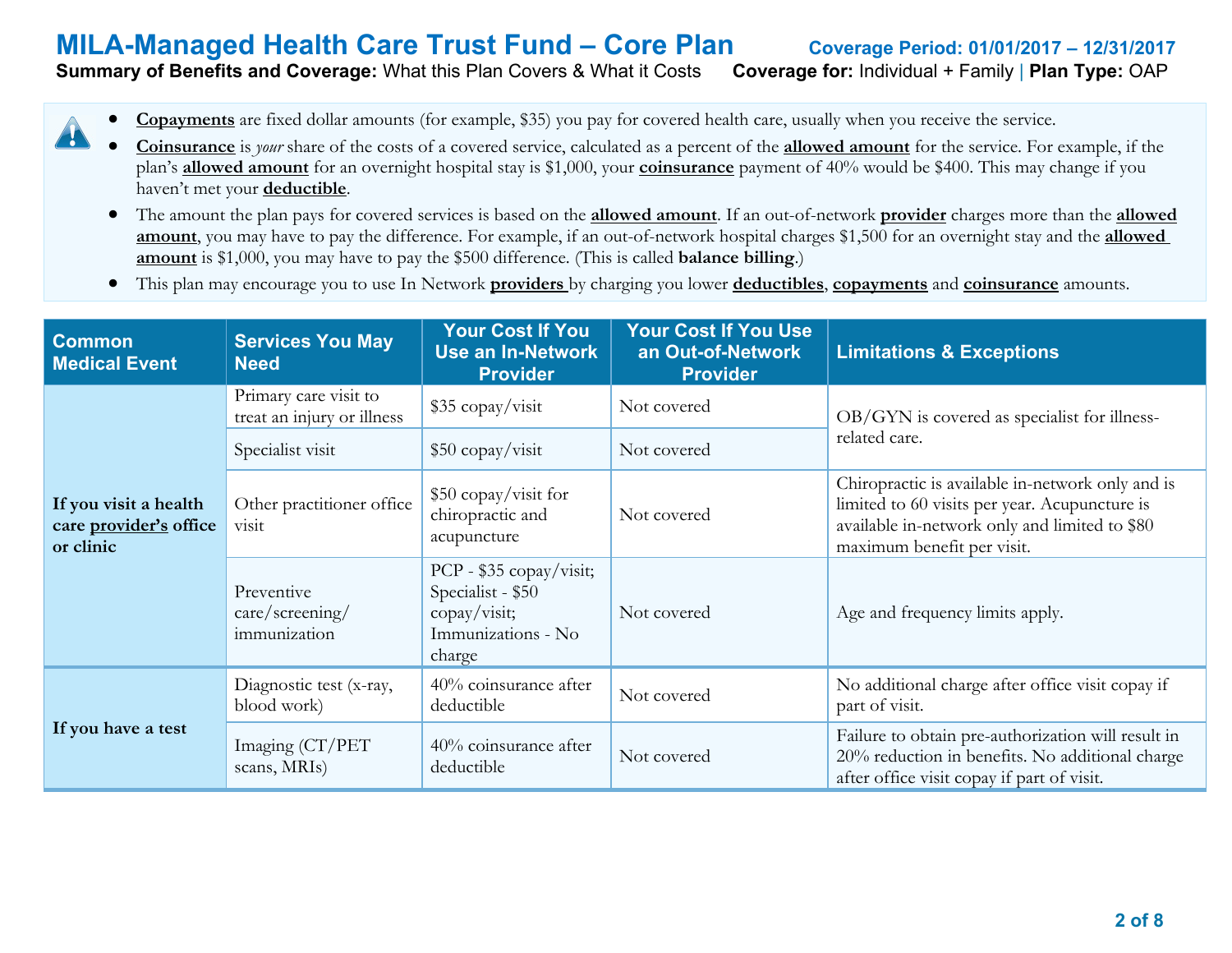## **MILA-Managed Health Care Trust Fund – Core Plan Coverage Period: 01/01/2017 – 12/31/2017**

**Summary of Benefits and Coverage:** What this Plan Covers & What it Costs **Coverage for:** Individual + Family | **Plan Type:** OAP

| <b>Common</b><br><b>Medical Event</b>                                             | <b>Services You May</b><br><b>Need</b>               | <b>Your Cost If You</b><br><b>Use an In-Network</b><br><b>Provider</b>                         | <b>Your Cost If You Use</b><br>an Out-of-Network<br><b>Provider</b>                                                                                                         | <b>Limitations &amp; Exceptions</b>                                                                                                                                                                                                                  |
|-----------------------------------------------------------------------------------|------------------------------------------------------|------------------------------------------------------------------------------------------------|-----------------------------------------------------------------------------------------------------------------------------------------------------------------------------|------------------------------------------------------------------------------------------------------------------------------------------------------------------------------------------------------------------------------------------------------|
|                                                                                   | Generic drugs                                        | Retail: \$10<br>copay/prescription<br>Mail Order: \$20<br>copay/prescription                   | Retail only: \$10<br>copay/prescription plus<br>additional cost for out-of-<br>network pharmacy; no mail<br>order                                                           | Retail up to 30-day supply plus one refill. Mail<br>order up to 90-day supply; must be used after one<br>refill at retail. Note: All maintenance drugs must<br>go through CVS mail order or the CVS<br>Maintenance Choice Program. Some medications  |
| If you need drugs to<br>treat your illness or<br>condition                        | Preferred brand drugs                                | Retail: \$20<br>copay/prescription;<br>Mail Order: \$50<br>copay/prescription                  | Retail only: \$20<br>copay/prescription plus<br>additional cost for out-of-<br>network pharmacy; no mail<br>order                                                           | require prior approval from Caremark. Brand<br>name drugs with generic equivalent (multi-source<br>drugs) subject to \$500 deductible plus excess cost<br>of multi-source drug. Must submit claim to<br>Caremark for out-of-network retail pharmacy. |
| More information<br>about <b>prescription</b><br>drug coverage is<br>available at | Non-preferred brand<br>drugs                         | Retail: \$50<br>copay/prescription;<br>Mail Order: \$125<br>copay/prescription                 | Retail only: \$50<br>copay/prescription plus<br>additional cost for out-of-<br>network pharmacy; no mail<br>order                                                           | Responsible for the copay and additional cost<br>between what the prescription would have cost at<br>in-network pharmacy and the cost at the out-of-<br>network pharmacy.                                                                            |
| www.caremark.com                                                                  | Specialty drugs                                      | Generic: Retail \$10<br>Preferred brand: Retail<br>\$20<br>Non-preferred brand:<br>Retail \$50 | Copay and additional cost<br>between what the<br>prescription would have<br>cost at in-network<br>pharmacy and the cost at<br>the out-of-network<br>pharmacy; no mail order | Must submit claim to Caremark for out-of-<br>network retail pharmacy. Please call the number<br>on the back of your I.D. card for more<br>information on Specialty Drugs.                                                                            |
| If you have<br>outpatient surgery                                                 | Facility fee (e.g.,<br>ambulatory surgery<br>center) | 40% coinsurance after<br>deductible                                                            | Not covered                                                                                                                                                                 | Includes outpatient surgery and non-surgery<br>facility charges.                                                                                                                                                                                     |
|                                                                                   | Physician/surgeon fees                               | 40% coinsurance after<br>deductible                                                            | Not covered                                                                                                                                                                 | Failure to obtain pre-authorization will result in<br>20% reduction in benefits for certain<br>surgeries/procedures. 50% reduction of charges<br>to the surgery of lesser charge for multiple<br>surgeries performed during one operating session.   |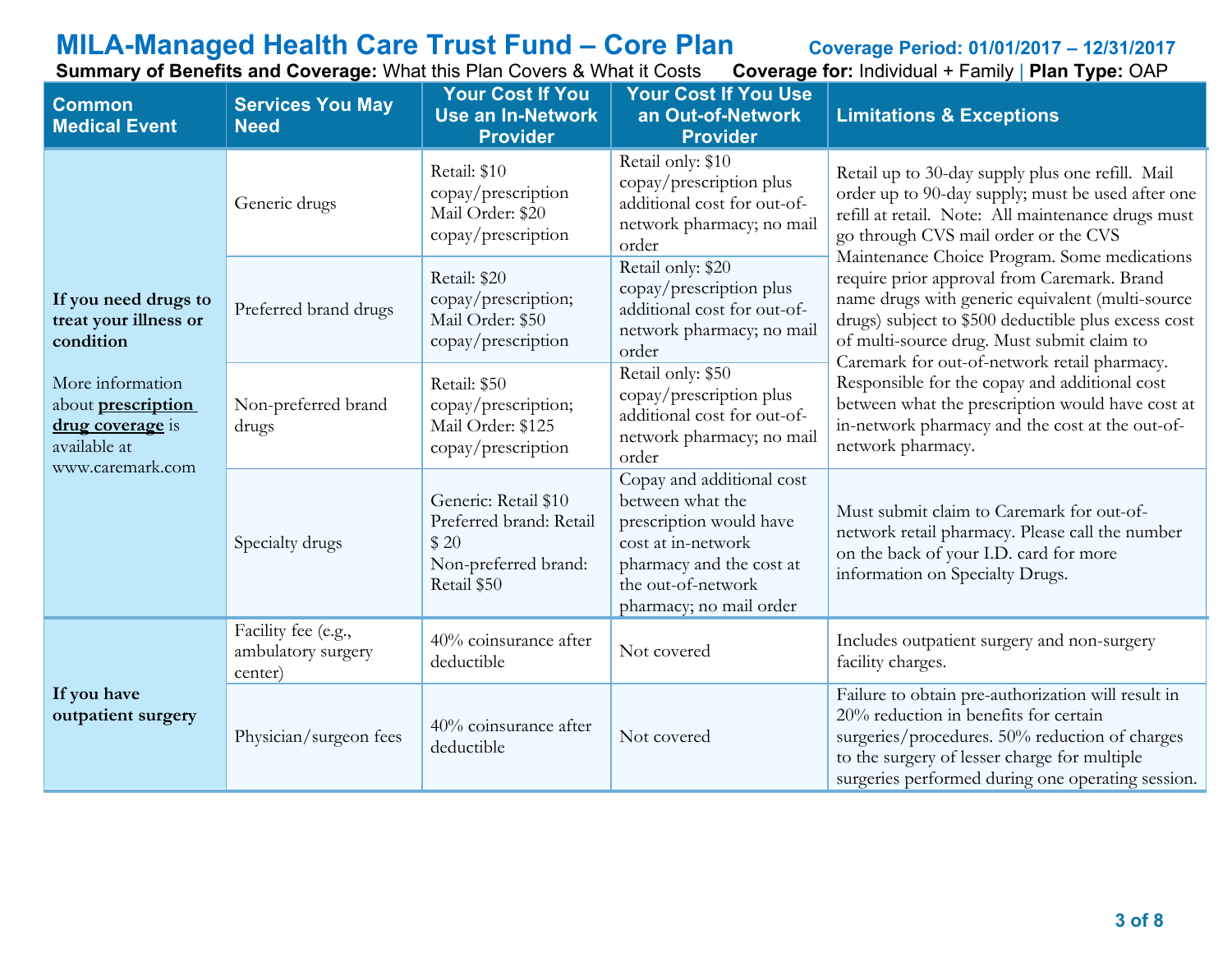## **MILA-Managed Health Care Trust Fund – Core Plan Coverage Period: 01/01/2017 – 12/31/2017**

**Summary of Benefits and Coverage:** What this Plan Covers & What it Costs **Coverage for:** Individual + Family | **Plan Type:** OAP

| <b>Common</b><br><b>Medical Event</b>                                           | <b>Services You May</b><br><b>Need</b>             | <b>Your Cost If You</b><br><b>Use an In-Network</b><br><b>Provider</b>                            | <b>Your Cost If You Use</b><br>an Out-of-Network<br><b>Provider</b> | <b>Limitations &amp; Exceptions</b>                                                                                                                 |
|---------------------------------------------------------------------------------|----------------------------------------------------|---------------------------------------------------------------------------------------------------|---------------------------------------------------------------------|-----------------------------------------------------------------------------------------------------------------------------------------------------|
| If you need<br>immediate medical<br>attention                                   | Emergency room<br>services                         | If true emergency, \$75<br>$\text{copy}/\text{visit}$                                             | If true emergency, \$75<br>copay/visit                              | Emergency room coverage is only for a valid<br>emergency. Copay waived if admitted within 24<br>hrs.                                                |
|                                                                                 | Emergency medical<br>transportation                | 40% coinsurance after<br>deductible                                                               | 40% coinsurance after<br>deductible                                 | Licensed ambulance to and from nearest hospital,<br>SNF or hospice and from hospital to SNF.                                                        |
|                                                                                 | Urgent care                                        | \$50 copay/visit                                                                                  | Not covered                                                         | Copay waived if admitted within 24 hrs.                                                                                                             |
| If you have a<br>hospital stay                                                  | Facility fee (e.g., hospital<br>room)              | \$500 copay/admission;<br>then 40% coinsurance<br>after deductible                                | Not covered                                                         | Failure to obtain pre-authorization will result in<br>20% reduction in benefits. Limited to semi-<br>private room negotiated rate                   |
|                                                                                 | Physician/surgeon fee                              | 40% coinsurance after<br>deductible                                                               | Not covered                                                         | 50% reduction of charges to the surgery of lesser<br>charge for multiple surgeries performed during<br>one operating session.                       |
| If you have mental<br>health, behavioral<br>health, or substance<br>abuse needs | Mental/Behavioral<br>health outpatient<br>services | \$35 co-pay/office visit,<br>40% coinsurance after<br>deductible for other<br>outpatient services | Not covered                                                         | Includes individual, group and intensive<br>outpatient treatment. Intensive outpatient<br>treatment must be approved by Cigna Behavioral<br>Health. |
|                                                                                 | Mental/Behavioral<br>health inpatient services     | \$500 copay/admission;<br>then 40% coinsurance<br>after deductible                                | Not covered                                                         | Failure to obtain pre-authorization will result in<br>20% reduction in benefits. Limited to semi-<br>private room negotiated rate.                  |
|                                                                                 | Substance use disorder<br>outpatient services      | \$35 co-pay/office visit;<br>40% coinsurance after<br>deductible for other<br>outpatient services | Not covered                                                         | Includes individual, group and intensive<br>outpatient treatment. Intensive outpatient<br>treatment must be approved by Cigna Behavioral<br>Health. |
|                                                                                 | Substance use disorder<br>inpatient services       | \$500 copay/admission;<br>then 40% coinsurance<br>after deductible                                | Not covered                                                         | Failure to obtain pre-authorization will result in<br>20% reduction in benefits. Limited to semi-<br>private room negotiated rate.                  |
| If you are pregnant                                                             | Prenatal and postnatal<br>care                     | \$35 copay/initial visit;<br>no charge for<br>subsequent visits                                   | Not covered                                                         | Copay only applies to first visit to confirm<br>pregnancy.                                                                                          |
|                                                                                 | Delivery and all<br>inpatient services             | \$500 copay/admission;<br>then 40% coinsurance<br>after deductible                                | Not covered                                                         | Includes inpatient hospital and birthing center;<br>nurse midwives in-network only.                                                                 |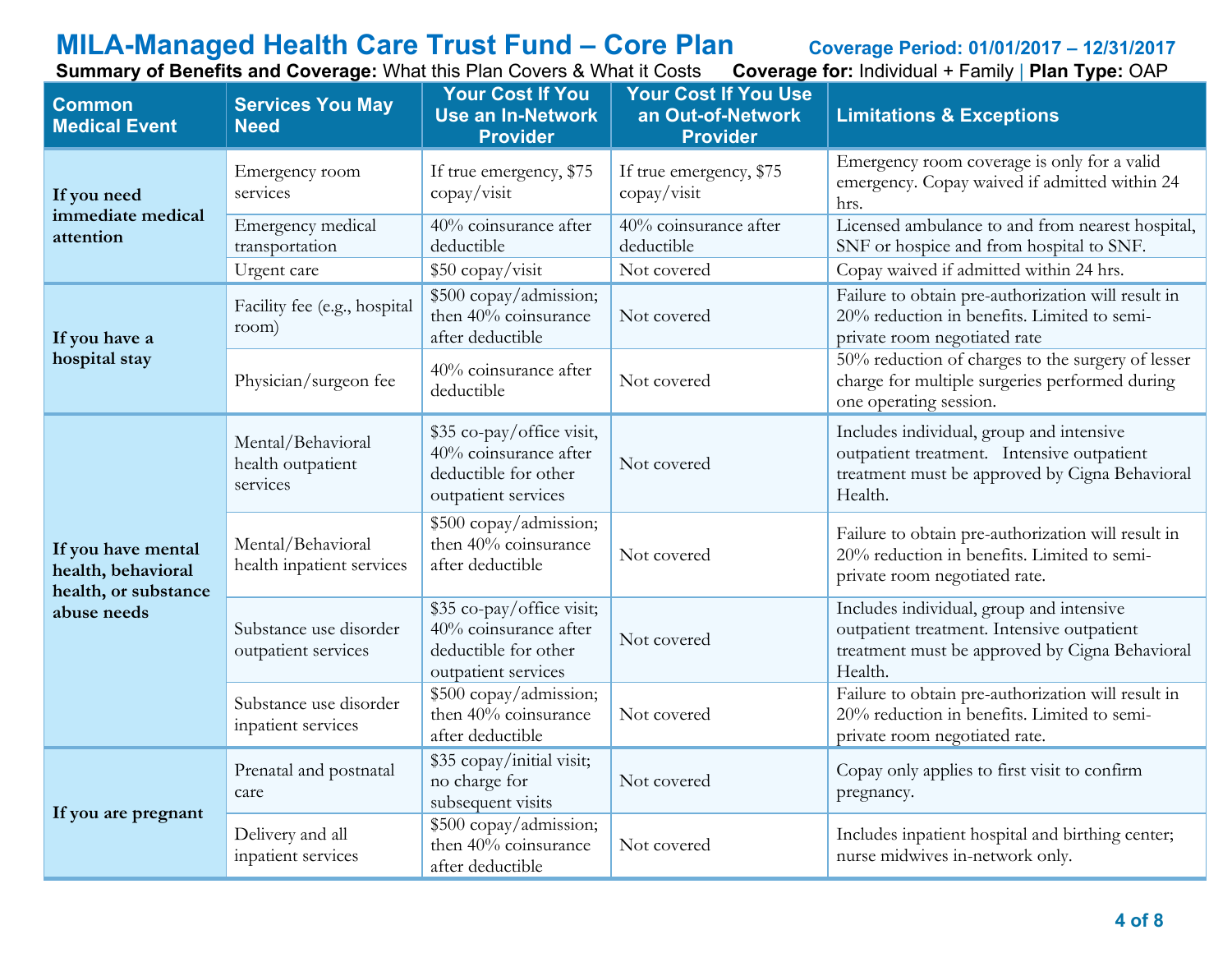# **MILA-Managed Health Care Trust Fund – Core Plan** Coverage Period: 01/01/2017 – 12/31/2017<br>Summary of Benefits and Coverage: What this Plan Covers & What it Costs Coverage for: Individual + Family | Plan Type: OAP

| <b>Common</b><br><b>Medical Event</b>                                                                                           | s: = s:: s:: c a:: a = s : s: a g<br><b>Services You May</b><br><b>Need</b> | <b>Your Cost If You</b><br><b>Use an In-Network</b><br><b>Provider</b> | <b>Your Cost If You Use</b><br>an Out-of-Network<br><b>Provider</b>                | $1911$ $$ $01110$ $0001$ $$ $011111$ $1$ $1$ $1$ $1$ $1$ $1$ $1$ $1$<br><b>Limitations &amp; Exceptions</b>                                                                                                                                                |
|---------------------------------------------------------------------------------------------------------------------------------|-----------------------------------------------------------------------------|------------------------------------------------------------------------|------------------------------------------------------------------------------------|------------------------------------------------------------------------------------------------------------------------------------------------------------------------------------------------------------------------------------------------------------|
| If you need help                                                                                                                | Home health care                                                            | 40% coinsurance after<br>deductible                                    | Not covered                                                                        | 120-days maximum/calendar year. 4 hours $= 1$<br>visit. Failure to obtain pre-authorization will<br>result in 20% reduction in benefits.                                                                                                                   |
|                                                                                                                                 | Rehabilitation services                                                     | \$50 copay/visit                                                       | Not covered                                                                        | Short-term outpatient rehab limited to combined<br>total of 60 visits/year. Inpatient SNF, rehab and<br>sub-acute facility limited to combined total of 100<br>days/year. Failure to obtain pre-authorization will<br>result in 20% reduction in benefits. |
| recovering or have                                                                                                              | Habilitation services                                                       | Not covered                                                            | Not covered                                                                        | You must pay 100% of these expenses                                                                                                                                                                                                                        |
| other special health<br>needs                                                                                                   | Skilled nursing care                                                        | 40% coinsurance after<br>deductible                                    | Not covered                                                                        | Inpatient SNF, rehab and sub-acute facility<br>limited to combined total of 100 days/year.<br>Failure to obtain pre-authorization will result in<br>20% reduction in benefits.                                                                             |
|                                                                                                                                 | Durable medical<br>equipment                                                | 40% coinsurance after<br>deductible                                    | Not covered                                                                        | Limited to approved equipment.                                                                                                                                                                                                                             |
|                                                                                                                                 | Hospice service                                                             | 40% coinsurance after<br>deductible                                    | Not covered                                                                        | Failure to obtain pre-authorization will result in<br>20% reduction in benefits. Maximum 180-<br>days/lifetime.                                                                                                                                            |
| If your child needs<br>dental or eye care                                                                                       | Eye exam                                                                    | \$10 copay/exam                                                        | Balances over \$40                                                                 | One exam/12 months (with dilation and<br>refraction as necessary). Out-of-network<br>maximum of \$30 per exam.                                                                                                                                             |
|                                                                                                                                 | Glasses                                                                     | \$15 copay/glasses plus<br>80% of balance over<br>\$100                | Frames - No charge up to<br>\$40; Lenses - no charge up<br>to \$25 (single vision) | Frames: one/every 24 months; Lenses: one/every<br>12 months. Out-of-network limit of \$40 for<br>frames and \$25 for single vision lenses. Vision<br>benefits separately administered by EyeMed.                                                           |
|                                                                                                                                 | Dental check-up                                                             | No Charge                                                              | No Charge up to allowable<br>amount                                                | Limit 2/year. For out-of-network providers, you<br>are responsible for difference between allowable<br>amount and out-of-network dentist charges.<br>Dental benefits separately administered by Aetna.                                                     |
| <b>Excluded Services &amp; Other Covered Services:</b>                                                                          |                                                                             |                                                                        |                                                                                    |                                                                                                                                                                                                                                                            |
| Services Your Plan Does NOT Cover (This isn't a complete list. Check your policy or plan document for other excluded services.) |                                                                             |                                                                        |                                                                                    |                                                                                                                                                                                                                                                            |

**Summary of Benefits and Coverage:** What this Plan Covers & What it Costs

• Cosmetic surgery (except for accidental injury or congenital abnormality of dependent child) • Habilitation services • Long-term care • Weight loss programs (discounts available through Cigna Healthy Rewards Program)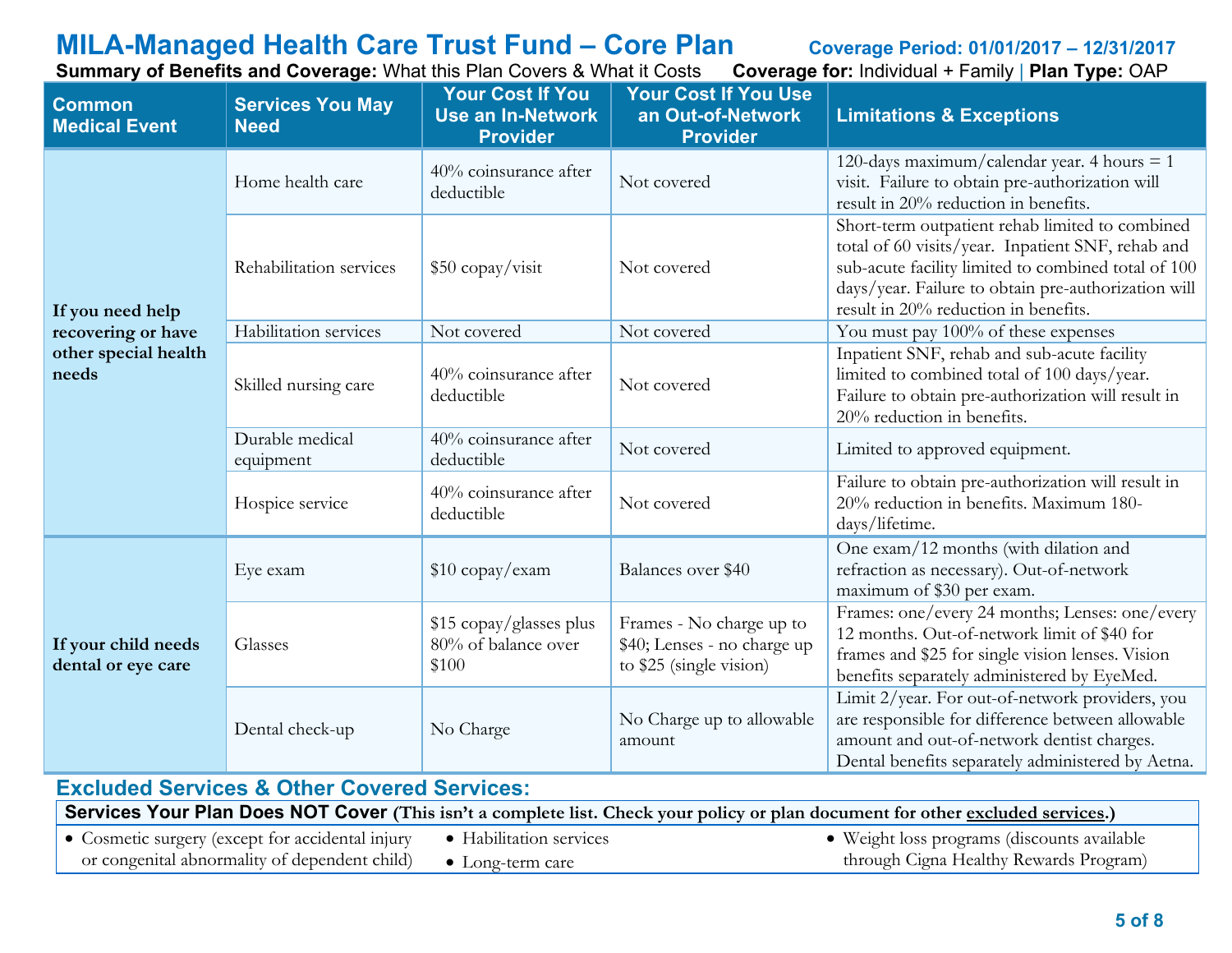**MILA-Managed Health Care Trust Fund – Core Plan** Coverage Period: 01/01/2017 – 12/31/2017<br>Summary of Benefits and Coverage: What this Plan Covers & What it Costs Coverage for: Individual + Family | Plan Type: OAP **Summary of Benefits and Coverage: What this Plan Covers & What it Costs** 

**Other Covered Services (This isn't a complete list. Check your policy or plan document for other covered services and your costs for these services.)**

- Acupuncture (all conditions including acupressure to max \$80 benefit/visit, innetwork only)
- Bariatric surgery (if medically necessary)
- Chiropractic care (excludes massage therapy; maximum 60 visits/year)
- Dental care (Adult) (\$2,500 max/year; lifetime maximum orthodontia benefit \$1,500)
- Hearing aids (Max \$1,500/ear; every 3 years)
- Infertility treatment (Cigna Medical Centers of Excellence only; \$30,000 max/lifetime medical; \$10,000 max/lifetime drugs)
- Non-emergency care when traveling outside the U.S. (limited to residents of US)
- Private-duty nursing (outpatient, 70 visits/year;  $1$  visit  $=$  4 hours)
- Routine eye care (Adult) (exams one/12 mos., frames one/24 mos., lenses one/12 mos.)
- Routine foot care (\$1,000 max/calendar year)

## **Your Rights to Continue Coverage:**

If you lose coverage under the Plan, then, depending upon the circumstances, Federal and State laws may provide protections that allow you to keep health coverage. Any such rights may be limited in duration and will require you to pay a **premium**. Other limitations on your rights to continue coverage may also apply. For more information on your rights to continue coverage, contact the Plan at MILA Managed Healthcare Trust Fund, 111 Broadway, Suite 502, New York, NY 10006-1901; Phone (212) 766-5700. You may also contact your state insurance department, the U.S. Department of Labor, Employee Benefits Security Administration at 1-866-444-EBSA (3272) or www.dol.gov/ebsa/healthreform, or the U.S. Department of Health and Human Services at 1-877-267-2323, option 4, x61565 or www.cciio.cms.gov.

## **Your Grievance and Appeals Rights:**

If you have a complaint or are dissatisfied with a denial of coverage for claims under your plan, you may be able to **appeal** or file a **grievance**. For questions about your rights, this notice, or assistance, you can contact the Plan at MILA Managed Healthcare Trust Fund, 111 Broadway, Suite 502, New York, NY 10006-1901; Phone (212) 766-5700. You may also contact the Department of Labor's Employee Benefits Security Administration at 1-866-444- EBSA (3272) or www.dol.gov/ebsa/healthreform.

## **Does this Coverage Provide Minimum Essential Coverage?**

The Affordable Care Act requires most people to have health care coverage that qualifies as "minimum essential coverage." **This plan does provide minimum essential coverage.** 

## **Does this Coverage Meet the Minimum Value Standard?**

The Affordable Care Act establishes a minimum value standard of benefits of a health plan. The minimum value standard is 60% (actuarial value). **This health coverage does meet the minimum value standard for the benefits it provides.** 

## **Language Access Services:**

 SPANISH (Español): Para obtener asistencia en Español, llame al 212-766-5700. TAGALOG (Tagalog): Kung kailangan ninyo ang tulong sa Tagalog tumawag sa 212-766-5700. NAVAJO (Dine): Dinek'ehgo shika at'ohwol ninisingo, kwiijigo holne' 212-766-5700. CHINESE (中文): 如果需要中文的帮助,请拨打这个号码 212-766-5700.

–––––––––––––––*To see examples of how this plan might cover costs for a sample medical situation, see the next page.–––––––––––*–––––––––––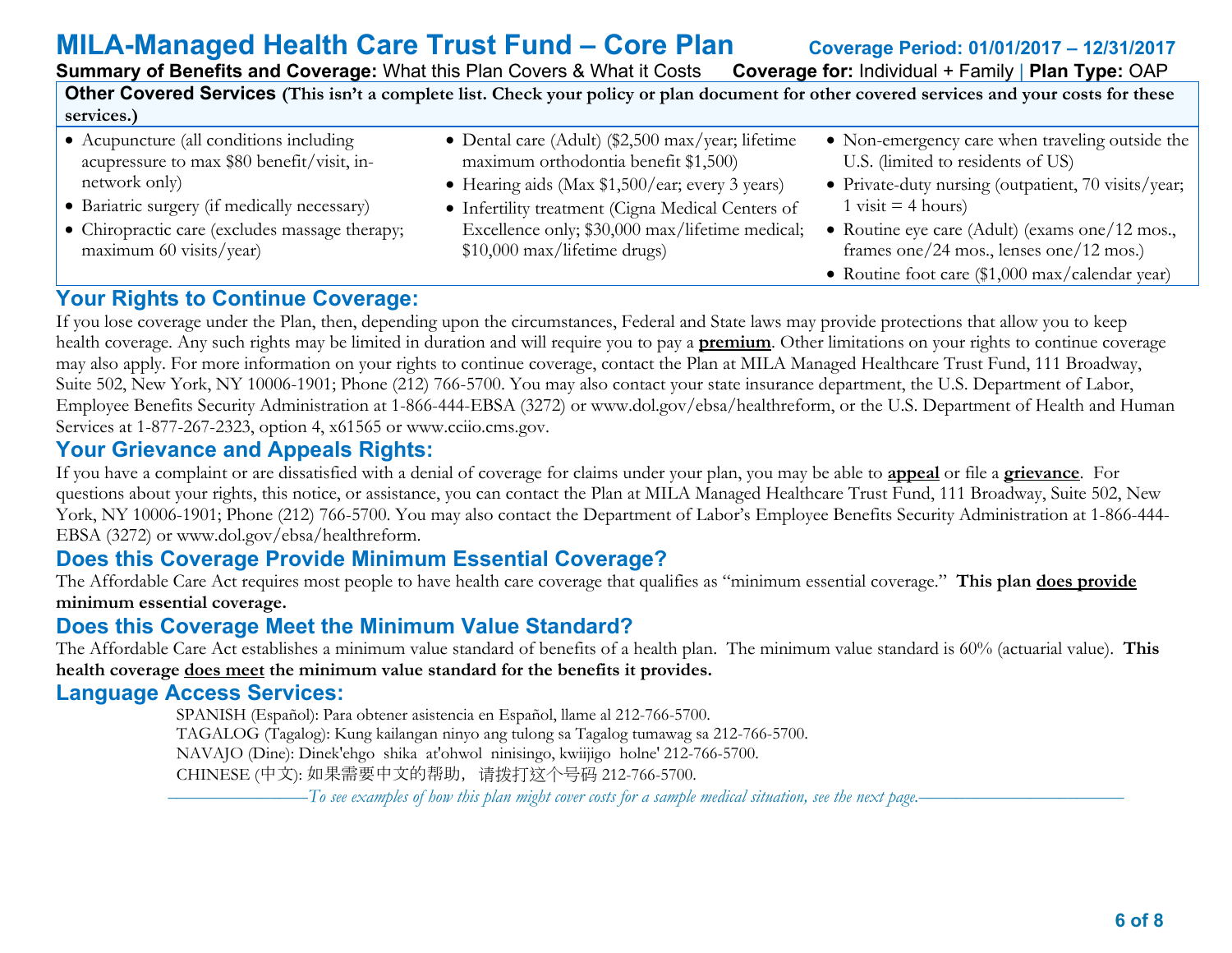## **MILA-Managed Health Care Trust Fund – Core Plan Coverage Period: 01-01-2017– 12-31-2017**

**Summary of Benefits and Coverage:** What this Plan Covers & What it Costs **Coverage for:** Individual + Family | **Plan Type:** OAP

## **About these Coverage Examples:**

These examples show how this plan might cover medical care in given situations. Use these examples to see, in general, how much financial protection a sample patient might get if they are covered under different plans.



Don't use these examples to estimate your actual costs under this plan. The actual care you receive will be different from these examples, and the cost of that care will also be different.

See the next page for important information about these examples.

**Having a baby** (normal delivery)

- Amount owed to providers: \$7,540
- **Plan pays** \$7,480
- **Patient pays** \$60

### **Sample care costs:**

| Hospital charges (mother)           | \$2,700 |
|-------------------------------------|---------|
| Routine obstetric care              | \$2,100 |
| Hospital charges (baby)             | \$900   |
| Anesthesia                          | \$900   |
| Laboratory tests                    | \$500   |
| Prescriptions                       | \$200   |
| Radiology                           | \$200   |
| Vaccines, other preventive          | \$40    |
| Total                               | \$7,540 |
| <b>Patient pays:</b><br>Deductibles |         |
|                                     | \$750   |
| Copays                              | \$555   |
| Coinsurance                         | \$2,400 |
| Limits or exclusions                | \$150   |
| Total                               | \$3,855 |

### **Managing type 2 diabetes** (routine maintenance of a well-controlled condition)

### ■ **Amount owed to providers: \$5,400**

- **Plan pays** \$4,910
- **Patient pays** \$490

### **Sample care costs:**

| Prescriptions                  | \$2,900 |
|--------------------------------|---------|
| Medical Equipment and Supplies | \$1,300 |
| Office Visits and Procedures   | \$700   |
| Education                      | \$300   |
| Laboratory tests               | \$100   |
| Vaccines, other preventive     | \$100   |
| Total                          | \$5,400 |

### **Patient pays:**

| Deductibles          | \$750   |
|----------------------|---------|
| Copays               | \$810   |
| Coinsurance          | \$260   |
| Limits or exclusions | \$80    |
| Total                | \$1,900 |

**NOTE: The Coverage Examples are based on treatment which the government assumes the average patient will require. The costs which a MILA participant will pay will depend upon the actual treatment he or she receives.**